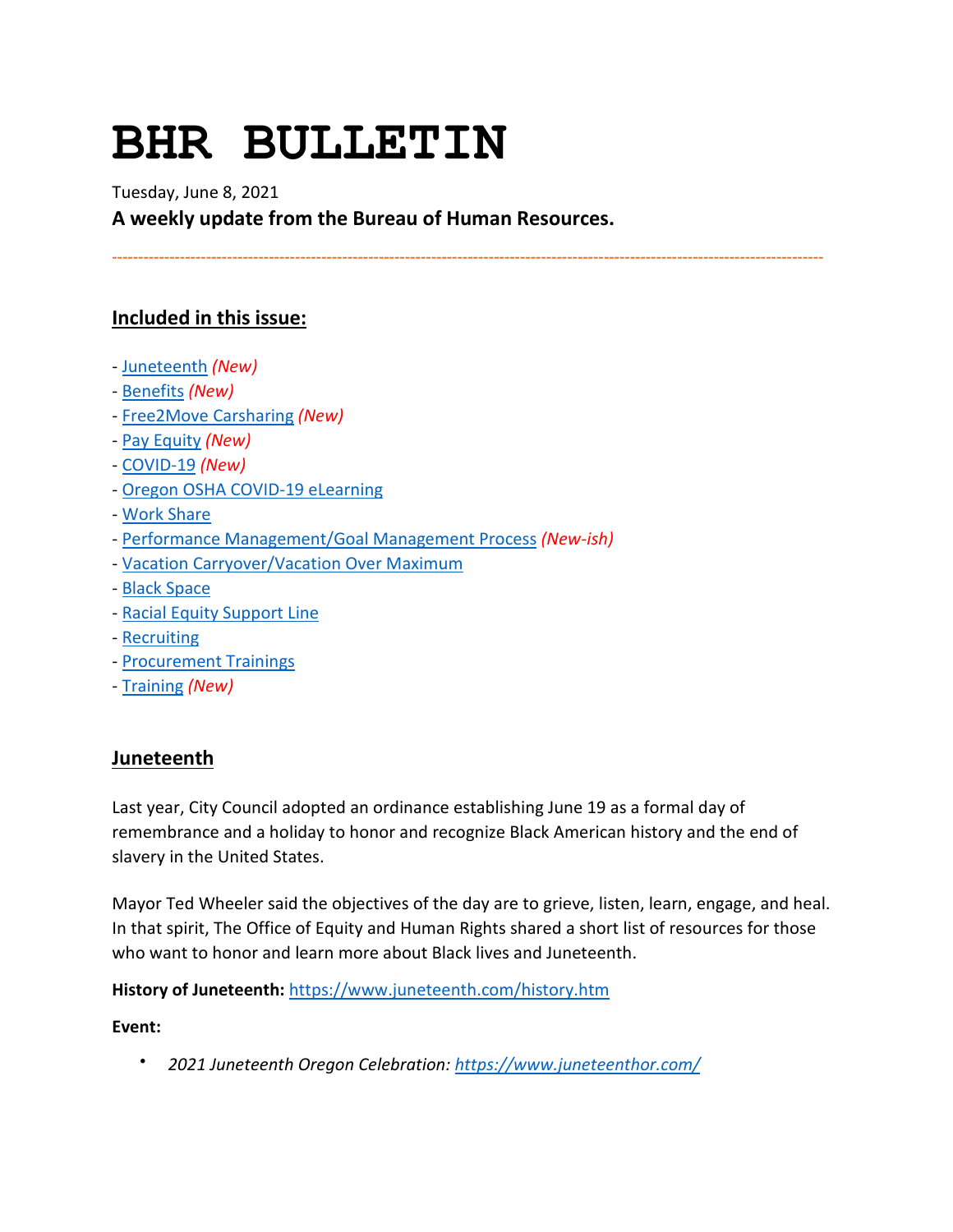**Films:**

- *13th*
- *Da 5 Bloods*
- *When They See Us*
- *Just Mercy*
- *The Black Power Mixtape: 1967-1975*
- *I am Not Your Negro*

#### **Books:**

- *So You Want to Talk About Race,* by Ijeoma Oluo
- *White Fragility: Why It's So Hard For White People To Talk About Racism,* by Robin DiAngelo
- *Between the World and Me,* by Ta-Nehisi Coates
- *The New Jim Crow: Mass Incarceration in the Age of Colorblindness,* by Michelle Alexander
- You can find these and other books (including books for children at this link: <https://bookshop.org/lists/estelita-s-library>

When choosing books, consider:

- Do the authors have lived experiences of the topics they are writing about?
- Are you including authors who can speak about anti-Blackness as it relates to identities of disability, gender, and/or sexual orientation?
- Are the books or materials you are purchasing supporting Black-owned organizations/businesses?

#### **Podcasts:**

- NPR's Code Switch
- 1619
- About Race
- Racist Sandwich

[Support Black-owned businesses](https://mercatuspdx.com/stillopen/#!directory/map) and Black-led organizations.

# <span id="page-1-0"></span>**Benefits**

# **Enrollment is Closed**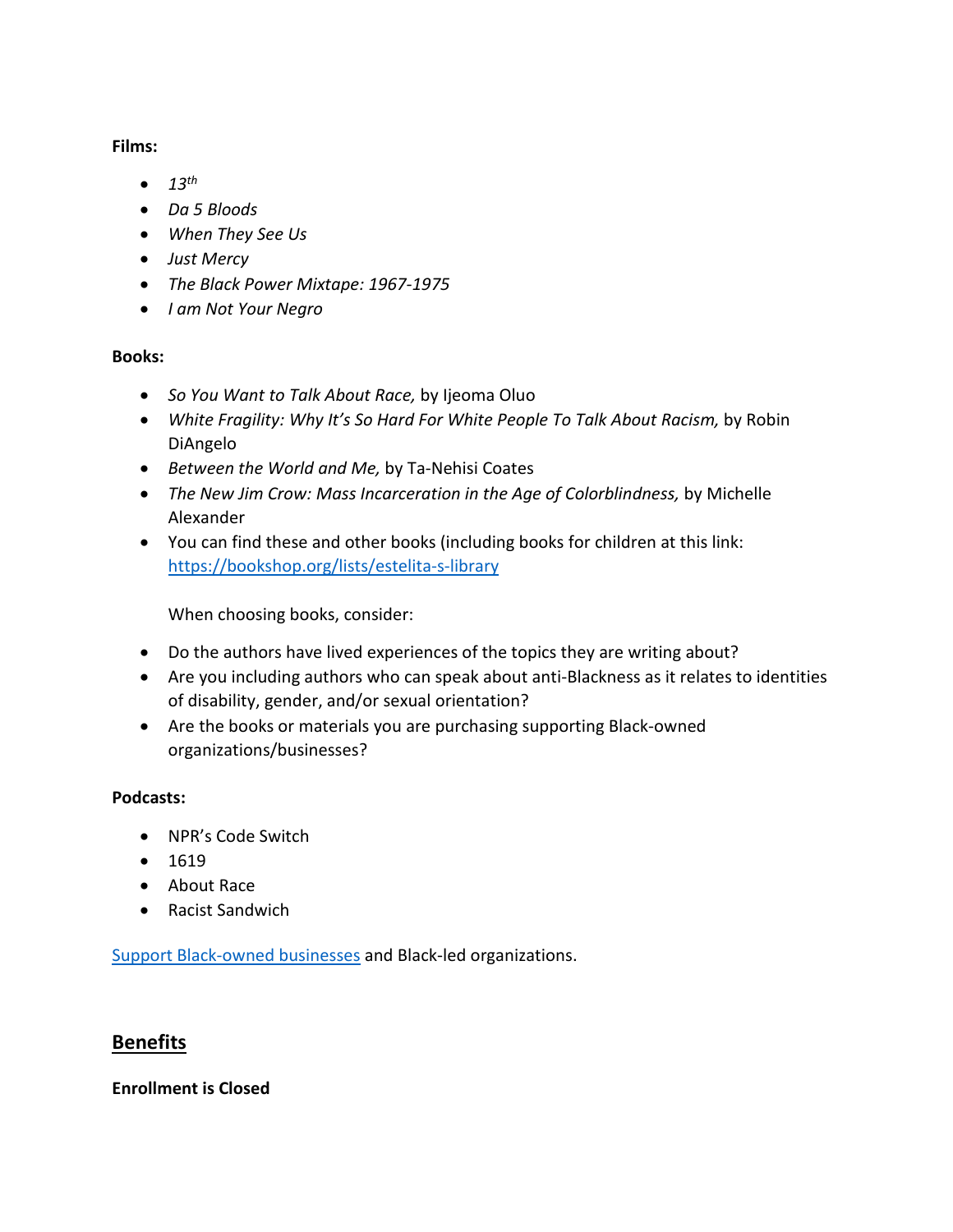*(New)* Elections for plan year 2021-22 are complete. If you did not elect within the enrollment period, benefits (excluding flexible spending accounts) and dependents carry forward to the next plan year. A confirmation statement will be mailed to your home address later this month. Please review and contact the Benefits office immediately if there are any errors. New elections and deductions begin July 1, 2021.

#### **Upcoming Flexible Spending Account Deadline and Minimum Carryover Amount**

*(New)* Due to the COVID-19 pandemic, government relief efforts are allowing unlimited carryover of unused Dependent Care and Healthcare Flexible Spending Accounts in the benefits plan year 2021-2022. There is a minimum of \$50. If your balance is below \$50, you must spend it by June 30, 2021 to prevent forfeiture. Any amount above \$50 will automatically carry over - there is nothing you need to do. You can expect to see any amount carried over in your account by mid-October, after our 90-day (July-September) runout period ends. A runout period allows you to submit claims for expenses incurred by June 30. To check account balances, please log in at [www.wageworks.com.](http://www.wageworks.com/)

# **Say hello to your new Carrot benefit!**

*(New)* Now you have access to fertility and family-forming education, virtual chats with physicians and other specialists, an expert-authored library of resources, exclusive discounts, and holistic pregnancy support. All included in your new Carrot benefit.

Visit our website to take a look at the new *Family Planning and Support Guide* to learn more about the fertility and support benefits the City offers, available at the link below. [Say hello to your new Carrot benefit | Portland.gov](https://www.portland.gov/bhr/benefit-offerings/news/2021/6/7/say-hello-your-new-carrot-benefit)

Attend the informational webinar on Tuesday, June 29, at 12 p.m. for an in-depth overview of the Carrot benefit. Join Zoom meeting at: <https://zoom.us/j/94159200134?pwd=cTZyTEJJVGpGYXZTc2VNczRZUEtkdz09>

(ID: 94159200134, passcode: 008361)

# **Employee Assistance Program (EAP)**

24-hour Help During Emergencies and Other Times of Need If you are in crisis, help is a confidential call away. Cascade/EAP: 1-800-433-2320 (text) 503-850-7721 National Suicide Hotline: 1-800-273-8255 (website)<https://suicidepreventionlifeline.org/>

# **Health, Wellness, and Financial Well-being**

# *Financial Wellness in 5*

This quick on-demand video walks you through the basics of holistic financial wellness including spending and savings, debt management, emergency savings, retirement, protection, and other savings goals. [Learn more here!](https://www.voya.com/page/financial-wellness-5)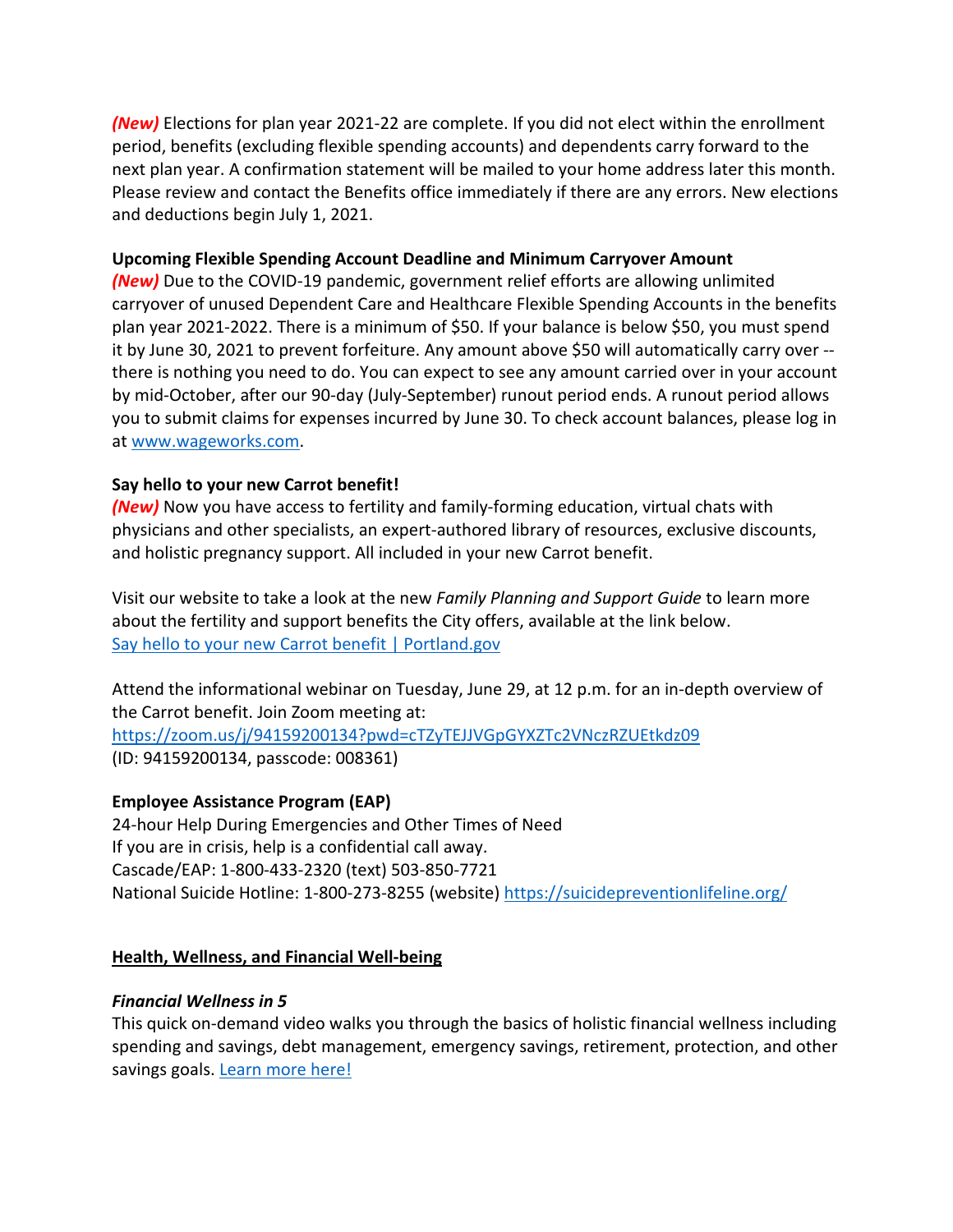[Webinars for All –](https://cascade-gateway.lifeadvantages.net/module.php/core/loginuserpass.php?AuthState=_1a3a852f693adc187cf20e6ab784129a7005390dae%3Ahttps%3A%2F%2Fcascade-gateway.lifeadvantages.net%2Fsaml2%2Fidp%2FSSOService.php%3Fspentityid%3Dhttps%253A%252F%252Fsaml-01.personaladvantage.com%252Fsp%26cookieTime%3D1615310144%26RelayState%3Dss%253Amem%253A1d8e1b0ec14601a8153ab04497bc5fd0f0d50a5926308558f40d35a41079c199) On Demand [Managers/Supervisors –](https://www.portlandoregon.gov/bhr/article/750308) On Deman[d](https://www.portlandoregon.gov/bhr/article/750308) [Access previous Cascade Centers and Moda Health webinars.](https://www.portlandoregon.gov/bhr/index.cfm?&c=79368)

# <span id="page-3-0"></span>**Free2Move Carsharing – Now in Portland**

#### **Free Registration, Easy To Use App, Access 200+ Vehicles** *(New)*

For employees with a low-car or no-car lifestyle, free-floating carsharing is back in Portland. Free2Move Carsharing offers a new mobility service for those who want greater flexibility in how they travel in and out of the city. Locate and book a vehicle directly through their app. **Benefits:**

- Access to over 200 free-floating Jeep Renegade vehicles around Portland with more vehicles to come
- Flexible rates from minute to seven days
- Currently no cost to park at meters with time limit of two hours or more, and in residential zones
- Gas in tank included, refill up to \$25 for 125% credit
- Insurance coverage is provided
- First 500 miles are included

Interested[? Download the app](https://fr2.mv/cityofportland) to start your registration process. Use promo code **CITYOFPORTLAND** and receive \$30 in free credits to try the service.

# <span id="page-3-1"></span>**Pay Equity**

We've begun the City's 2021 Pay Equity Study! The City of Portland is partnering with the University of Southern California (USC) Race and Equity Center to conduct this year's pay equity study. The study will include a pay equity analysis allowing the City to make sure we are following the law established by House Bill 2005, ["The Pay Equity Bill".](https://olis.leg.state.or.us/liz/2017R1/Downloads/MeasureDocument/HB2005)

#### **What's new** *(New)*

- We are partnering with USC Race and Equity Center.
- We've purchased software to enhance our analyses and reporting.
- We are providing [Pay Equity 101 training to all non-represented employees.](https://cityofport.plateau.com/learning/user/common/viewItemDetails.do?OWASP_CSRFTOKEN=BEQE-STV4-KS8U-JCA9-2VH3-4EA7-A8Q4-IVF7&componentID=29033&componentTypeID=ILT&fromSF=Y&revisionDate=1620957780000&menuGroup=Learning&menuItem=Cur&fromDeepLink=true&hideItemDetailsBackLink=true)
- We sent the employee pay equity survey to all non-represented employees.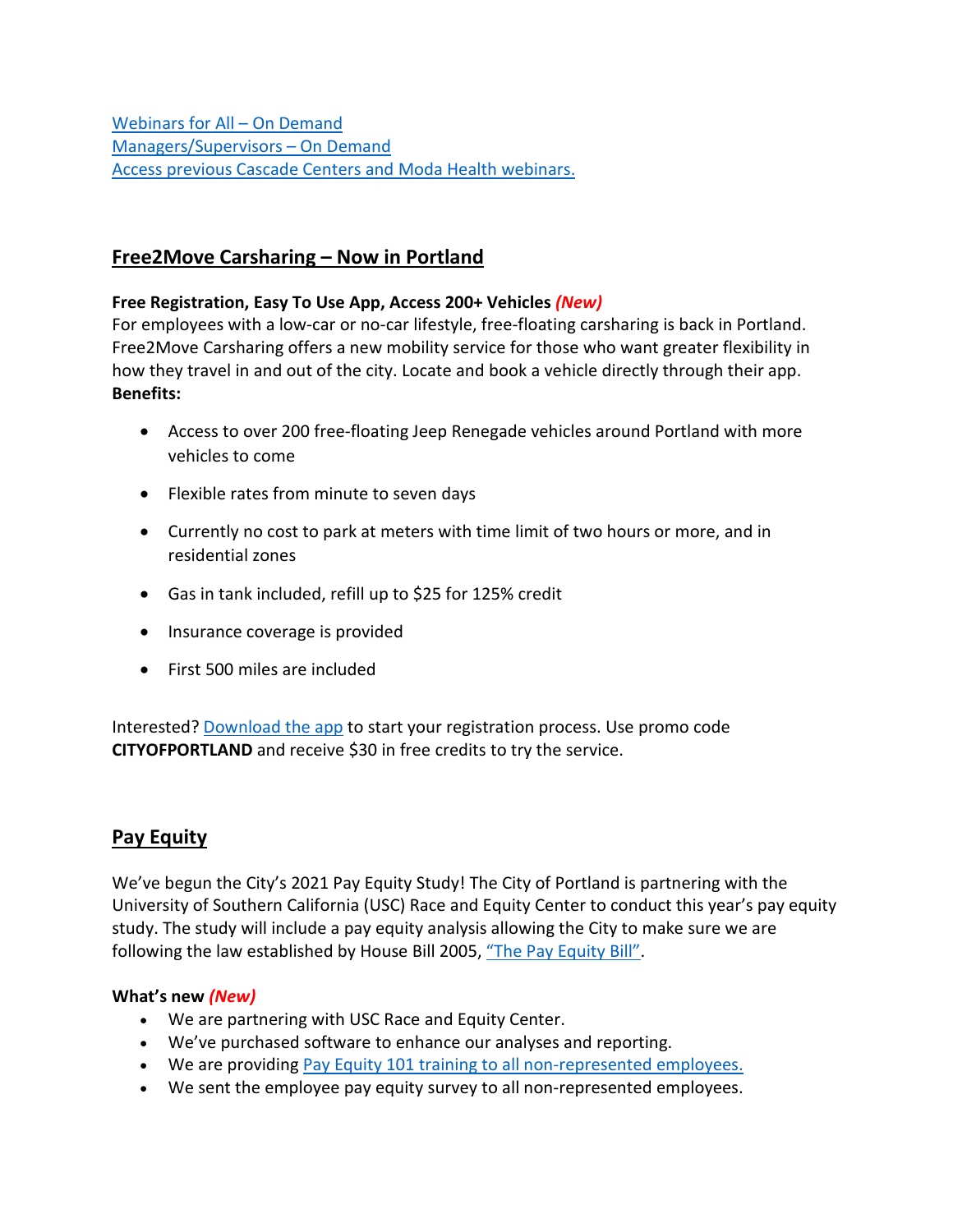- We've received *1050 employee surveys completed* and *266 employee surveys in progress* with a *response rate of 60.76%*.
- We've added a [Pay Equity Study FAQ](https://www.portlandoregon.gov/bhr/81530) to our website.

#### **What's coming** *(New)*

- We are working on a City Pay Equity web page to provide information to employees.
- We're working to review Job Framework feedback given by supervisors and managers.
- We will send an email to supervisors and managers finalizing job family assignments.
- Our employee pay equity survey deadline for completion is July 14, 2021.

BHR is committed to a pay philosophy for the City that is transparent, equitable, and responsive to employee input. We are grateful for your support and will continue to provide regular updates about this year's Pay Equity Study. Stay tuned!

# <span id="page-4-0"></span>**COVID-19**

For more information regarding **Guidance, Testing, Temporary Leave, and Leave Sharing**, please go to this [COVID-19 Update page.](https://www.portlandoregon.gov/bhr/article/779927)

#### **COVID-19 Vaccinations**

**(New)** Please submit vaccination questions to **Joel.Michels@portlandoregon.gov.** Answers will be provided in the following week's BHR Bulletin an[d a compiled list is posted here.](https://www.portlandoregon.gov/bhr/article/784275)

The information provided is taken from the Centers for Disease Control and Prevention [\(CDC\)](https://www.cdc.gov/coronavirus/2019-ncov/vaccines/index.html) and Oregon Health Authority [\(OHA\)](https://covidvaccine.oregon.gov/) resources with input from our own Joel Michels, Nurse Practitioner, Occupational Health and Well-being Program Manager.

**Q:** Is it true that the availability of the "first dose" will soon no longer be available in the Portland area? How much longer will we be able to receive the first dose in our area? **A:** As demand for vaccines declines, the larger mass-vaccination sites will begin to close. COVID-19 vaccines will remain available through healthcare providers and pharmacies. It's never too late to get vaccinated!

**Q:** Can people who have autoimmune conditions receive the COVID-19 vaccine? **A:** People with autoimmune conditions may receive a COVID-19 vaccine. However, they should be aware that no data are currently available on the safety of COVID-19 vaccines for people with autoimmune conditions. People from this group were eligible for enrollment in some of the clinical trials.

**Q:** Can people who have previously had Guillain-Barre syndrome (GBS) receive the COVID-19 vaccine?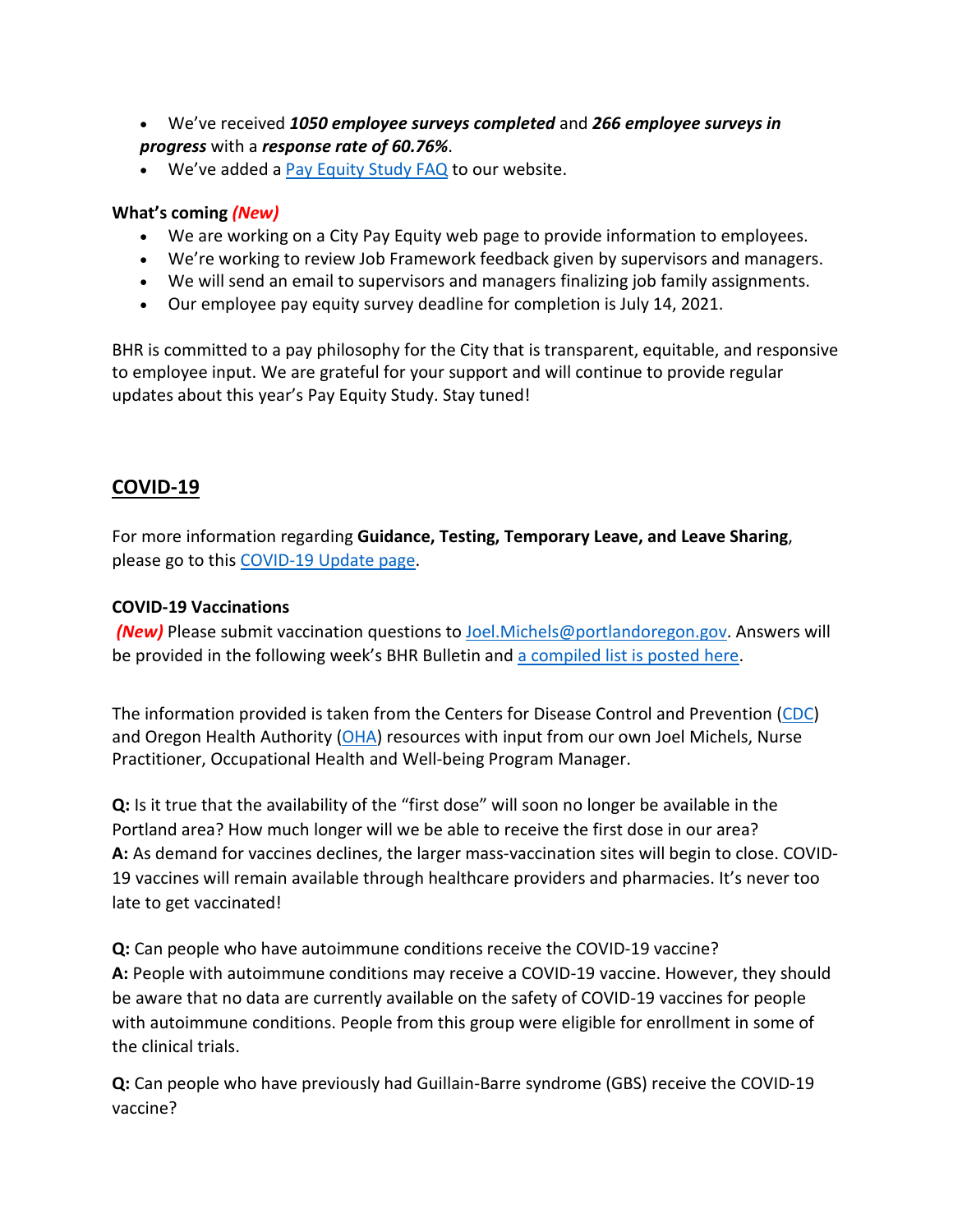**A:** People who have previously had GBS may receive a COVID-19 vaccine. To date, no cases of GBS have been reported following vaccination in participants in the mRNA COVID-19 vaccine clinical trials. One case of GBS was reported in a vaccinated participant in the Johnson & Johnson Janssen COVID-19 Vaccine clinical trial (compared to one GBS case among those who received placebo). With few exceptions, the independent Advisory Committee on Immunization Practices' (ACIP) general best practice guidelines for immunization do not include a history of GBS as a precaution to vaccination with other vaccines.

**Q:** Since the COVID-19 vaccines are approved under emergency use only under the FDA, and not yet officially approved and licensed, can proof be required by schools, employers and other institutions, or would vaccine exemptions (like religious, personal or medical) be accepted for the COVID-19 vaccine in Oregon?

**A:** Proof of vaccination may be requested or even required by workplaces or businesses. If you have a valid reason such as medical or religious, you may qualify for an exemption. If requested but not required, you have the option to withhold your proof of vaccination and continue wearing your face covering and following other safety protocols like distancing, or you may do your business elsewhere. The effectiveness of the vaccine, even though it was an emergency use authorization, makes it a valid safety consideration for businesses and employers. It continues to be well studied and will likely receive full use authorization in the coming months.

Next week we will continue to answer questions related to COVID-19 vaccinations. The intent of the information is to help you make an informed decision about vaccination. If you have questions, please send them to [Joel.Michels@portlandoregon.gov.](mailto:Joel.Michels@portlandoregon.gov)

# [The City's COVID-19 Response page is available here.](https://www.portlandoregon.gov/bhr/index.cfm?&c=81055)

# **Families First Coronavirus Response Act (FFCRA)**

Time off to get the COVID-19 vaccine as well as recovery from any side effects (without medical diagnosis unless the absence is more than three calendar days) are expanded qualifying reasons for leave. This is part of the City's voluntary extension of FFCRA emergency paid sick leave for those who have not already exhausted their two weeks of paid sick leave.

If interested in vaccine-related time off, please submit a [COVID-19 Vaccine](https://www.portlandoregon.gov/bhr/article/782926) Time Off [Application](https://www.portlandoregon.gov/bhr/article/782926) to your bureau's Timekeeper for processing.

#### **Safety Net Program**

The Safety Net Program offers support options for employees and budget-constrained bureaus, addressing needs brought on by COVID-19. Tools have been created to provide bureauapproved flexible leave options to employees during national- and state-declared emergencies. Details can be found on the BHR Safety Net page at [https://www.portlandoregon.gov/bhr/81209.](https://www.portlandoregon.gov/bhr/81209)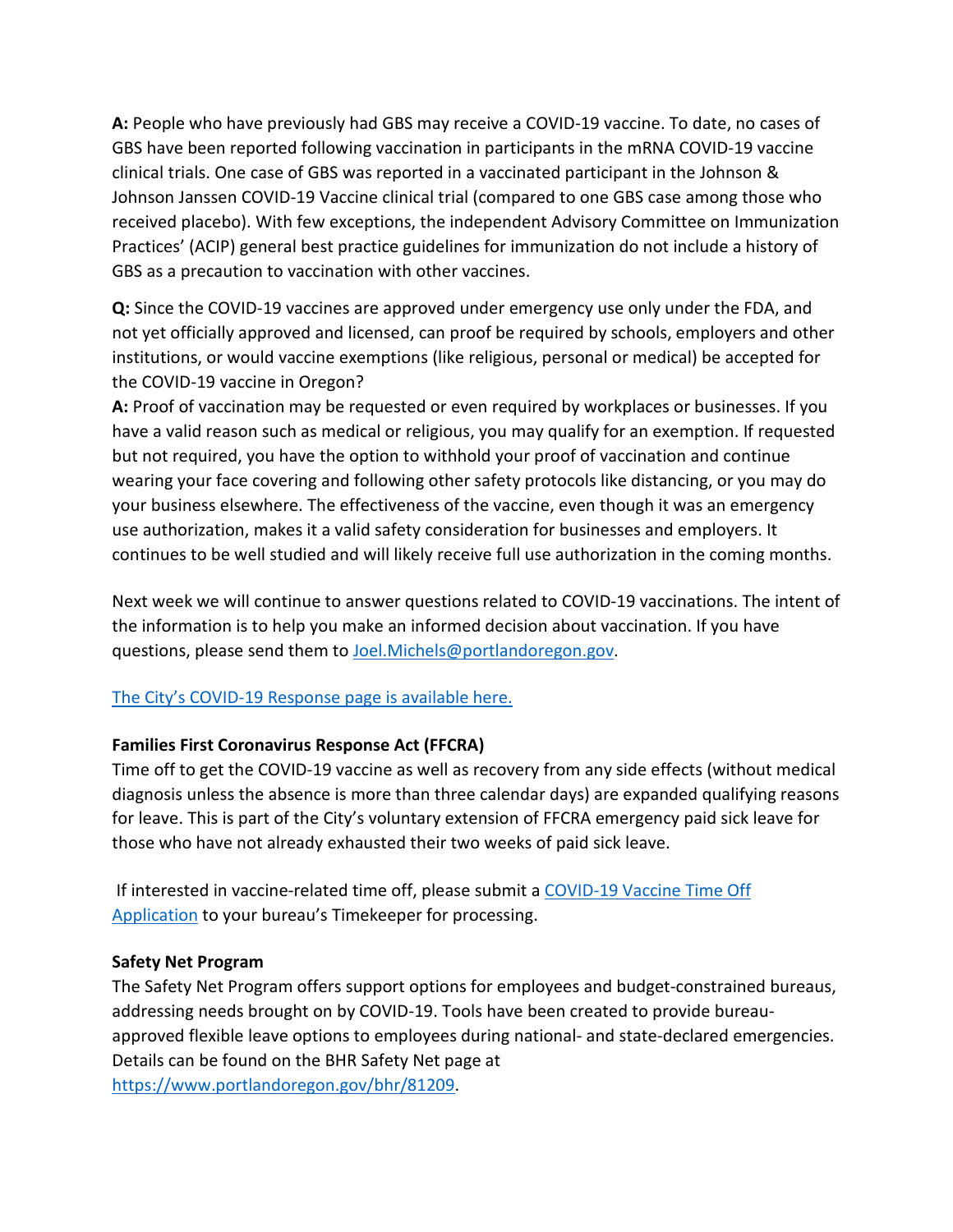# <span id="page-6-0"></span>**Oregon OSHA COVID-19 eLearning Update**

May 4, 2021 the Oregon OSHA Temporary Rule became a Permanent Rule. It includes the same training requirement the Temporary Rule had, so the eLearning **continues to be required for all employees** (including interns, regular full- and part-time employees, limited duration employees, and actively working seasonal/casual employees). This training requirement continues until the Permanent Rule is repealed. If you've already completed the training you don't need to take it again. However, any employees who haven't completed the eLearning and all new hires are expected to complete the training as soon as possible. The eLearning can be accessed through CityLearner. Questions? Unable to access CityLearner? Contact the BHR Training team at [hrtraining@portlandoregon.gov.](mailto:hrtraining@portlandoregon.gov)

# <span id="page-6-1"></span>**Work Share**

# **City of Portland Work Share Renewal**

Last month we sent emails to Work Share participants who have furloughed or reduced schedules since January 1, 2021. Information was provided about the City's Work Share plan renewal with instructions on how to submit the necessary forms to continue to participate in Work share between May 30, 2021 and May 28, 2022. If you did not receive that email and would like more information about how to participate in Work Share after May 29, 2021, please email [inboxworkshare@portlandoregon.gov](mailto:inboxworkshare@portlandoregon.gov) for forms and the submission link.

An updated [Work Share FAQ is available here.](https://www.portlandoregon.gov/bhr/article/761976)

# **Corrections to Work Share Claims**

Oregon Employment Department (OED) is no longer accepting corrected Work Share claims. Until now, OED allowed the City to file corrected claims. We have been doing a routine lookback at employee timesheets with furloughs or reduced schedules, then reporting corrections to OED.

Going forward, we will no longer be able to submit corrections to time after filing the regular weekly claim every Friday. It is extremely important for those who would like to receive Work Share benefits to ensure your timesheets are accurate by 5 p.m. Monday -- the week after you furloughed or reduced your schedule.

If you are currently participating in Work Share and do not enter your own time on your timesheet, please talk to your bureau timekeeper about the importance of entering your time by the 5 p.m. Monday deadline.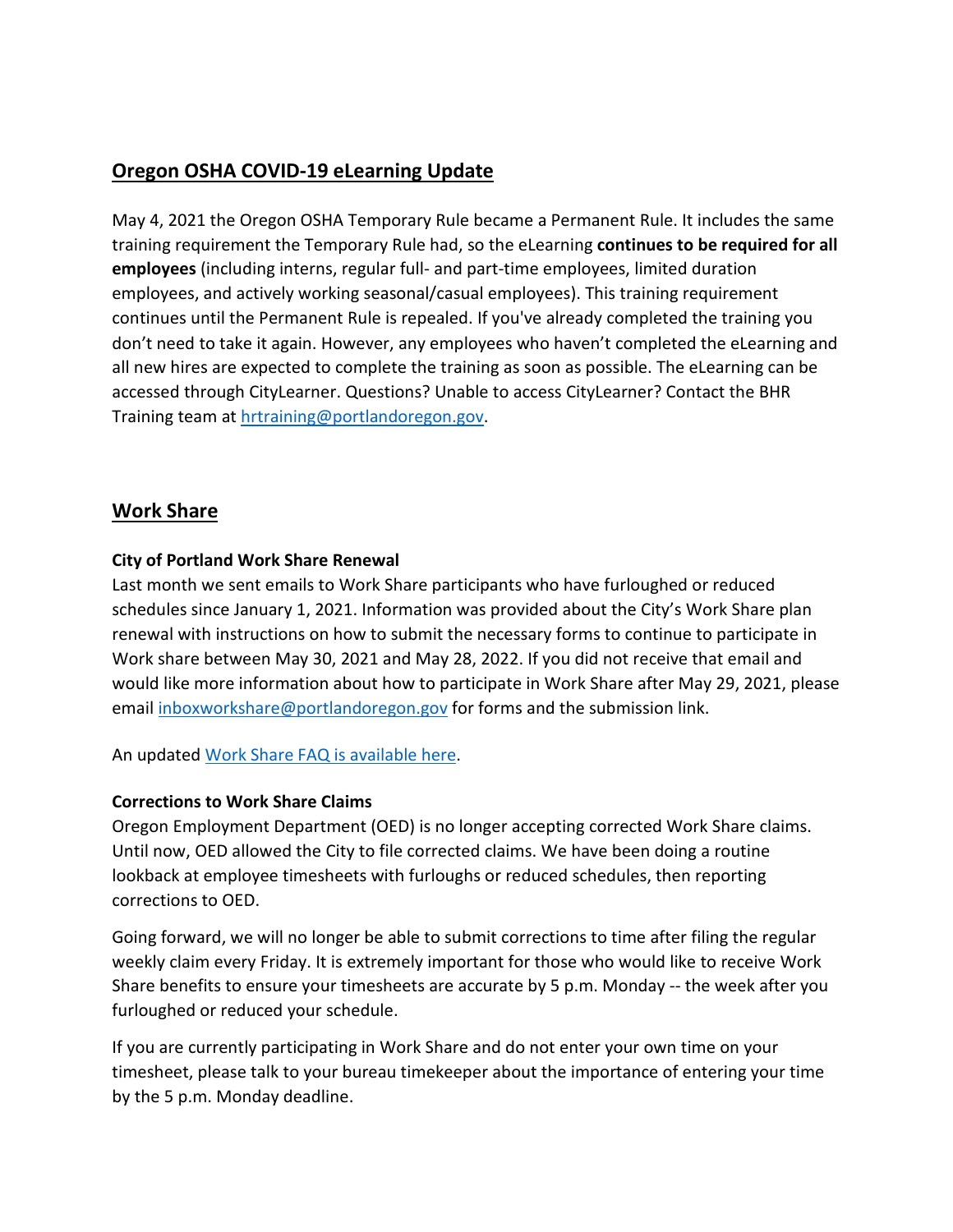If you or your timekeeper make a change to your timesheet **after** the Monday 5 p.m. deadline, **and it is still within the same week**, please email the Work Share team at [inboxworkshare@portlandoregon.gov](mailto:inboxworkshare@portlandoregon.gov) as soon as possible, **prior to 9 a.m. Friday**. The Work Share team will make every effort to update your claim before submitting to OED Friday afternoon.

#### [The following Work Share updates are available here.](https://www.portlandoregon.gov/bhr/article/782660)

**OED Letters Regarding Pandemic Unemployment Assistance (PUA) Waiting Week Payments OED Adjudication (Judgment) for Missed Opportunities to Work Lost Wages Assistance Processing ReliaCard 1099-G Tax Information for Work Share Benefits CARES Act Extension Missed Opportunities to Work 1099-G Phone Number Report of Additional Income Work Share Claim Recertification Overpayment Updates Clarification 1099-G Discrepancies City Work Share Plan Renewal**

If you have questions regarding Work Share benefits or the process, please email [Inboxworkshare@portlandoregon.gov.](mailto:Inboxworkshare@portlandoregon.gov)

# <span id="page-7-0"></span>**New Citywide Performance Management/Goal Management (PMGM) Process**

A new Performance and Development Review process, traditionally a paper-based system, is moving online in July. This will add ease of use and consistency Citywide.

The SuccessFactors Performance and Development Review process is currently being used by merit eligible City staff across all bureaus. This excludes Commissioners and their staff, as well as Bureau Directors. Currently, most represented City staff are not using SuccessFactors. However, union represented employees within the Bureau of Planning and Sustainability will be piloting the system as we launch later this year.

# **Now is the perfect time to join a drop-in session and get comfortable navigating this new platform as we prepare to go live.**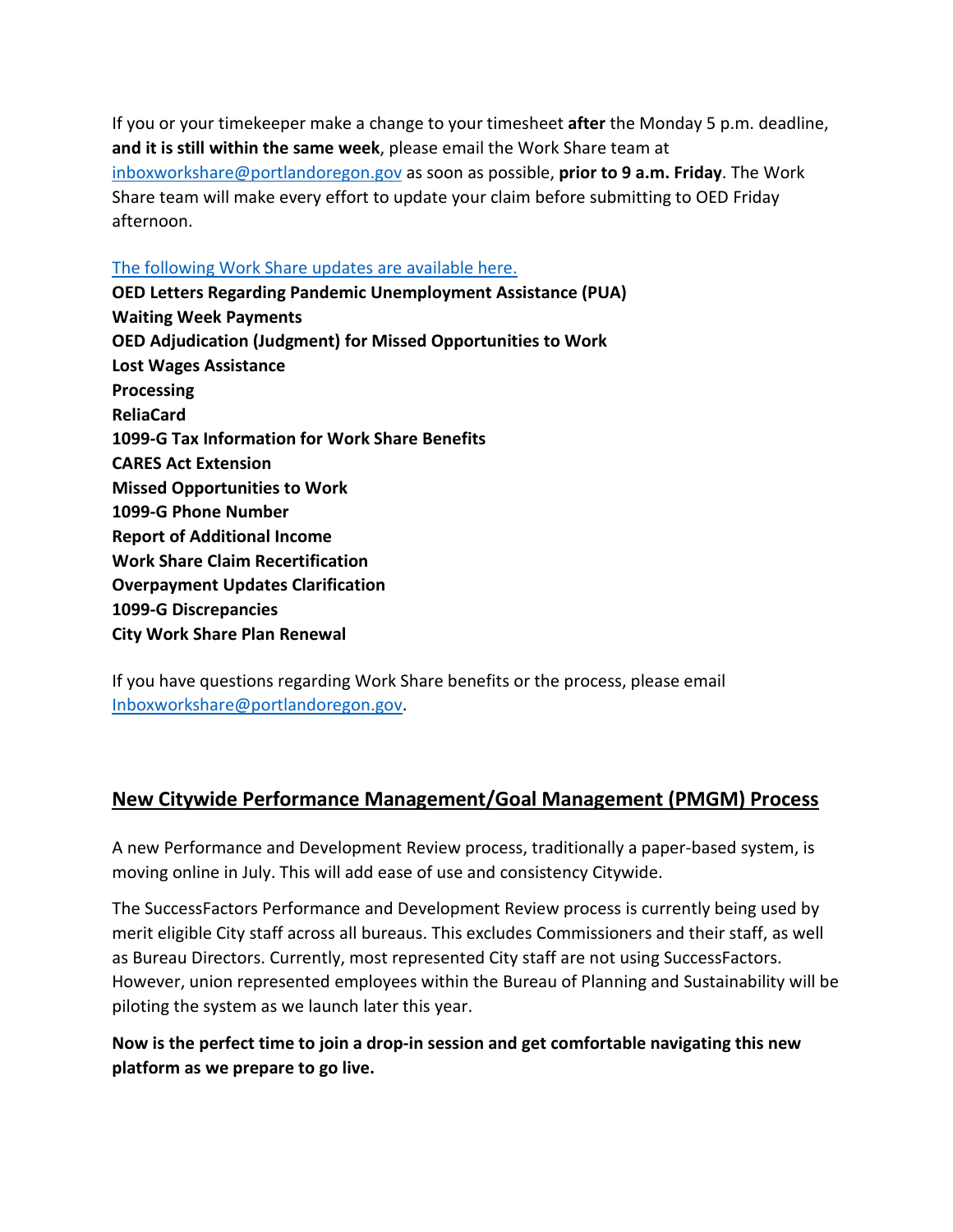*(New-ish)* A wealth of information and training can be found in the links below. Overview:<https://www.portlandoregon.gov/bts/78136> FAQ:<https://www.portlandoregon.gov/bts/article/708353> uPerform Library for PMGM:<https://up.portlandoregon.gov/gm/folder-1.11.22208?mode=EU> Manager Workshop: [https://youtu.be/KO2\\_BSXl-aw](https://youtu.be/KO2_BSXl-aw) Bureau Administrator Training: <https://youtu.be/VXWWZiMLNiI> Employees: SAP - [PMGM Employee Workshops](https://performancemanager4.successfactors.com/sf/learning?destUrl=https%3a%2f%2fcityofport%2eplateau%2ecom%2flearning%2fuser%2fdeeplink%5fredirect%2ejsp%3flinkId%3dITEM%5fDETAILS%26componentID%3d16006%26componentTypeID%3dILT%26revisionDate%3d1581725460000%26fromSF%3dY&company=cityofport)

# <span id="page-8-0"></span>**Vacation Carryover/Vacation Over Maximum**

Today is a good day to check your vacation accrual. Vacation credits may be accumulated up to a maximum of two years' earnings by the end of the first pay period in January 2022. Don't get surprised at the end of the year with more vacation than you know what to do with. Plan it. Take it. You've earned it!

Confirm your accrual rate and get more information in [HRAR 6.03, Vacation.](https://www.portlandoregon.gov/citycode/article/12413)

# <span id="page-8-1"></span>**Black Space**

This meeting is specifically for City of Portland's Black employees. We will provide support where needed, and work together to identify common experiences as well as ways the City can better support and retain Black employees.

June 28, 1 p.m.

Please download and import the following iCalendar (.ics) files to your calendar system. Monthly:

[https://us02web.zoom.us/meeting/tZcpduqspj4iGNXOBGXnSckAt5A8VMIAZ1JM/ics?icsToken=](https://us02web.zoom.us/meeting/tZcpduqspj4iGNXOBGXnSckAt5A8VMIAZ1JM/ics?icsToken=98tyKuGrqjopHtyQuBuGRpwqBoj4b-jxiCVHjY1lsz3COy5gYQjXIrdjaoRSOfnq) [98tyKuGrqjopHtyQuBuGRpwqBoj4b-jxiCVHjY1lsz3COy5gYQjXIrdjaoRSOfnq](https://us02web.zoom.us/meeting/tZcpduqspj4iGNXOBGXnSckAt5A8VMIAZ1JM/ics?icsToken=98tyKuGrqjopHtyQuBuGRpwqBoj4b-jxiCVHjY1lsz3COy5gYQjXIrdjaoRSOfnq)

Join Zoom Meeting:<https://us02web.zoom.us/j/83413485821> Meeting ID: 834 1348 5821 l Passcode: BLM2021 One tap mobile: +13462487799,,83413485821#,,,,\*0798510# US (Houston)

# <span id="page-8-2"></span>**Racial Equity Support Line**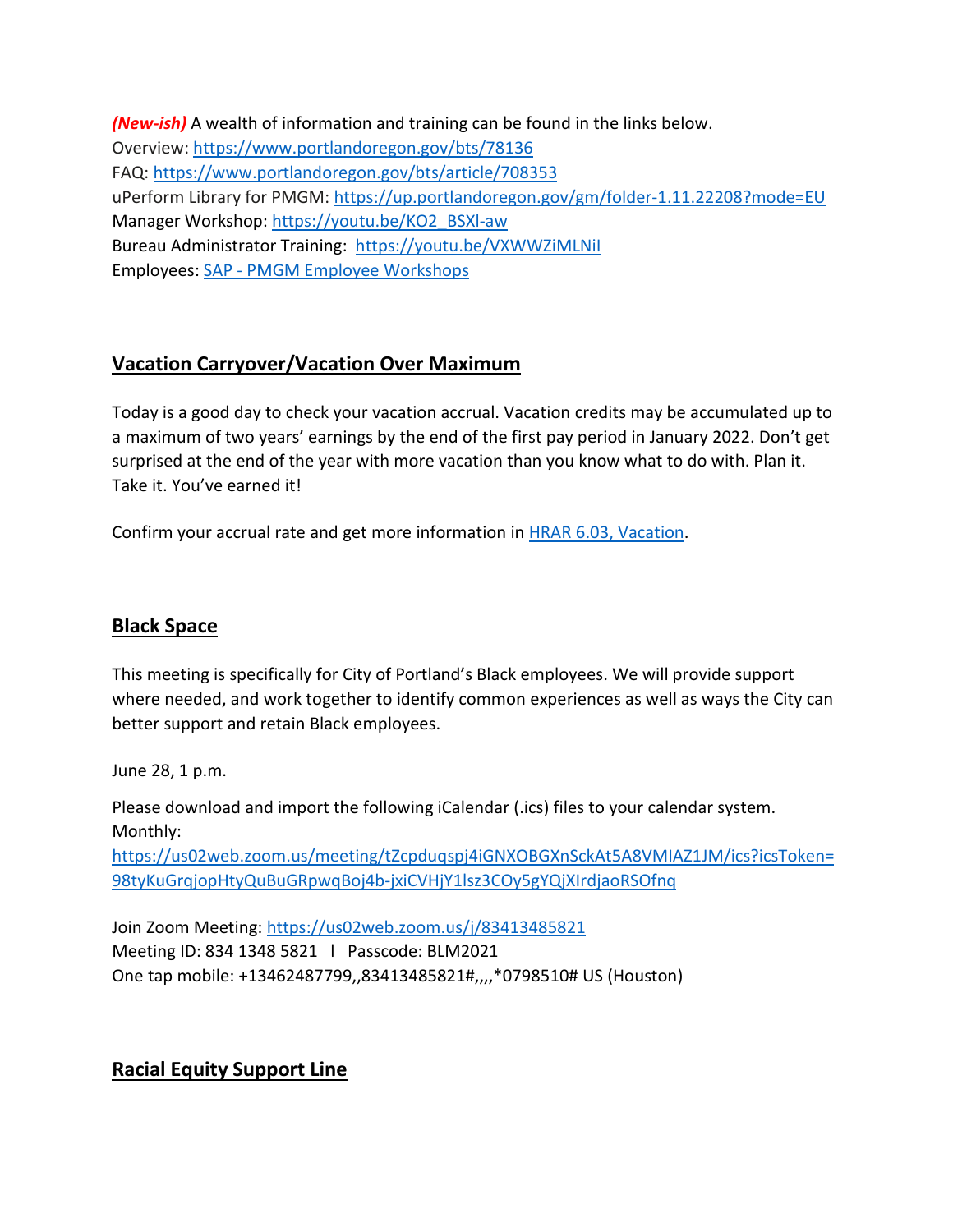#### **503-575-3764**

This is a service led and staffed by people with lived experience of racism. We offer support to those feeling the emotional impacts of racist violence and microaggressions, as well as the emotional impacts of immigration struggles and other cross-cultural issues.

We get it. And we're here to talk. To support. To connect.

[More information is available here.](https://www.linesforlife.org/racial-equity-support-line/?fbclid=IwAR189nJCJbrA3RHn8r_cUZ29iBier77c2vNBIjGUew7aTDyc1DaC0SrDa7Q)

#### <span id="page-9-0"></span>**Recruiting**

[Current Internal Recruitments](https://www.governmentjobs.com/careers/portlandor/promotionaljobs)

[Current External Recruitments](https://www.governmentjobs.com/careers/portlandor?)

[Current Lateral Transfer Opportunities](https://www.governmentjobs.com/careers/portlandor/transferjobs)

#### <span id="page-9-1"></span>**Procurement Trainings**

Do you buy goods and services as part of your job for the City? Sign up for an upcoming procurement class to learn about rules, tools, resources and best practices that will ensure we're accountable to the public – and simplify your work. Whether you're a newcomer looking for an introductory lesson or a pro who wants specialized advice, we have a class for you. Learn more about [June through July classes.](https://www.portlandoregon.gov/brfs/index.cfm?&a=780678)

# <span id="page-9-2"></span>**Training** *(VIRTUAL)*

Be sure to visit [CityLearner](https://www.portlandoregon.gov/bhr/article/446111) for course descriptions and the most current class details.

#### **Required, All Employees**

*Records Management An Everyday Responsibility* is being revised. It will not be available until revisions are complete. Thank you for your patience!

*HR 2.02, Workforce Harassment & Discrimination Prevention for Non-Supervisory Employees* Thursday, June 10, 1:30 p.m. - 3:30 p.m.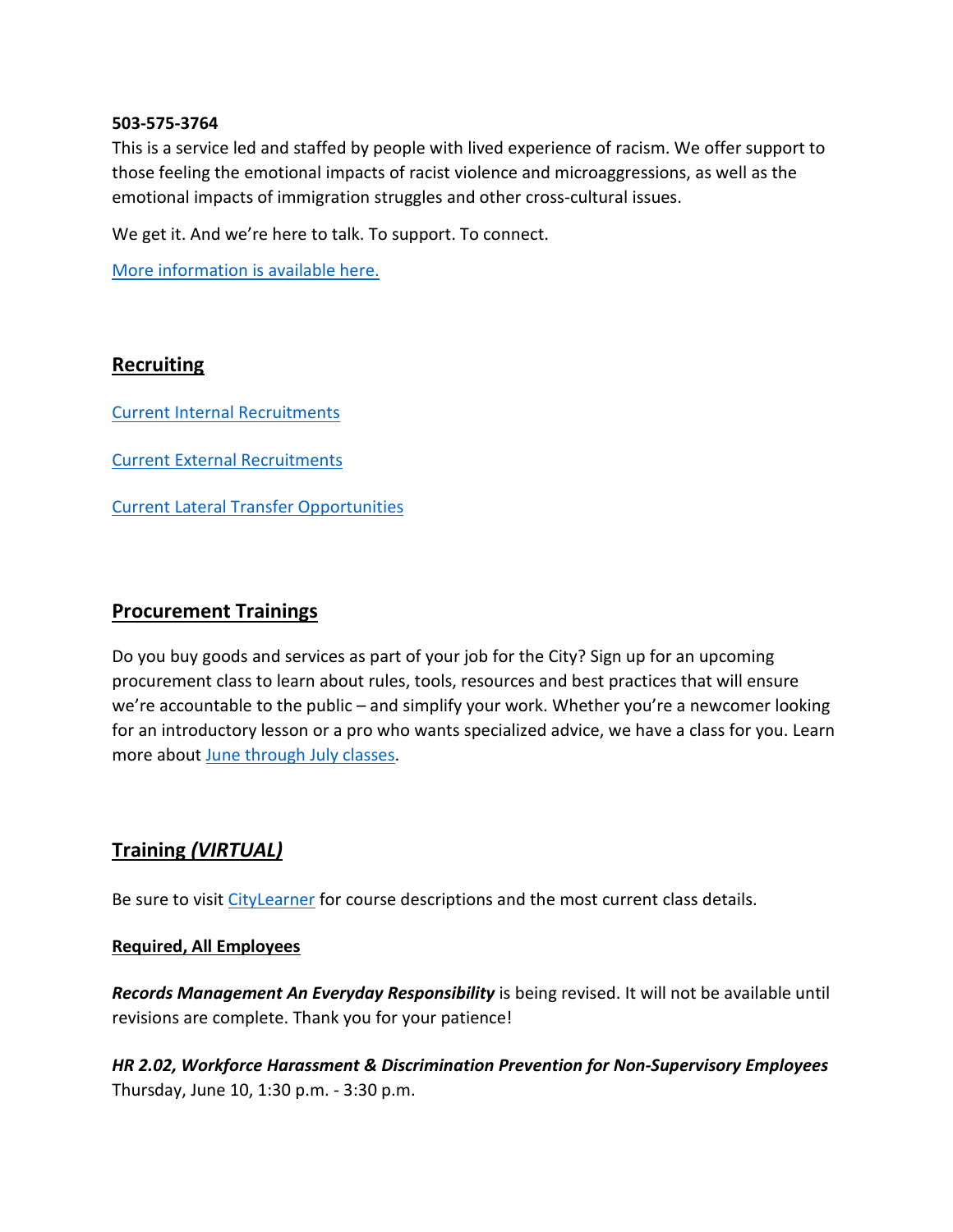# *Workplace Harassment, Discrimination, & Retaliation Prevention (HR 2.02) Refresher: Non-supervisory version*

Thursday, June 17, 9 a.m. - 10 a.m.

# *Workplace Harassment, Discrimination, & Retaliation Prevention (HR 2.02) for Managers/Supervisors*

Thursday, June 17, 1 p.m. - 3 p.m.

# *Workplace Harassment, Discrimination, & Retaliation Prevention (HR 2.02) Refresher for Managers/Supervisors*  Wednesday, June 30, 1 p.m. - 2 p.m.

#### *Administering the Discipline Process-Managers & Supervisors*

Wednesday, June 9, 9 a.m. - 12 p.m.

*Racial Equity 101* Wednesday, June 9, 9 a.m. - 12:30 p.m.

#### **Leadership Engagement and Development (LEAD) Program for Managers & Supervisors**

#### *Emotional Intelligence (New)*

This training focuses on emotional intelligence for leaders who strive to create and support diverse and inclusive workplaces. Participants will use Daniel Goleman's five emotional intelligence competencies to explore how they show up as team leaders, and to reflect on their own emotional intelligence capacities. Because emotional intelligence can be learned and developed through practice and feedback, this training will also provide opportunities for participants to engage with one another through activities and reflective discussions, all using a strengths-based approach.

Day 1: Tuesday, June 15, 9 a.m. - 12:30 p.m. Day 2: Thursday, June 17, 9 a.m. - 12:30 p.m.

# *Employee Lifecycle Training (New)*

In this 2-part LEAD certification kickoff course, core values, including transparency, humanfocused service, and equity will be emphasized within each phase of the employee lifecycle. Through this training, managers and supervisors will be equipped with an essential understanding of policies, processes, tools, and best practices for supporting employees in each of the five phases (Recruitment, Talent Selection, Onboarding, Development, and Retention). Day 1: Recruitment, Talent Selection: Tuesday, June 22, 9 a.m. - 12:30 p.m. Day 2: Onboarding, Development, and Retention: Thursday, June 24, 9 a.m. - 12:30 p.m.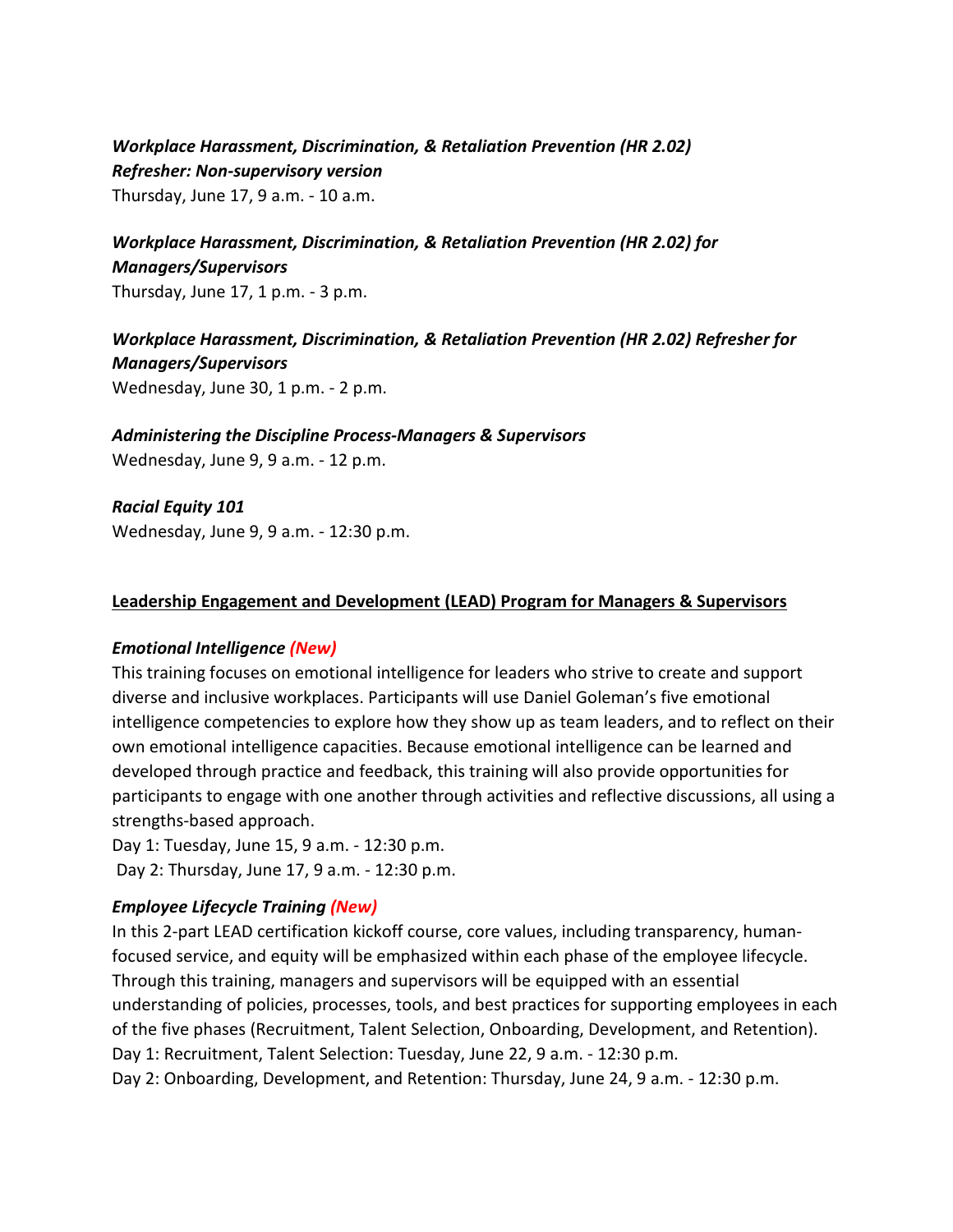#### **Professional Development**

# *SAP SuccessFactors hosts the City's new online Performance Review Process for all meriteligible staff -- starting in July 2021!*

Specifically designed for non-supervisory staff as well as managers and supervisors, to provide participants with an overview of the Fiscal Year process with information on the four phases of the performance review cycle including – Assess, Refine, Grow, and Align.

At the completion of the courses, participants should have a understanding of the following:

- Performance cycle
- Two types of objectives used in this process
- How to conduct a check-in
- How this cycle supports fair and consistent ratings.

Here are the direct link to the classes:

[SuccessFactors Performance Review Process Overview](https://performancemanager4.successfactors.com/sf/learning?destUrl=https%3a%2f%2fcityofport%2eplateau%2ecom%2flearning%2fuser%2fdeeplink%5fredirect%2ejsp%3flinkId%3dITEM%5fDETAILS%26componentID%3d29037%26componentTypeID%3dELRN%26revisionDate%3d1621295700000%26fromSF%3dY&company=cityofport) [SuccessFactors Performance Review Process Overview for Managers and Supervisors](https://performancemanager4.successfactors.com/sf/learning?destUrl=https%3a%2f%2fcityofport%2eplateau%2ecom%2flearning%2fuser%2fdeeplink%5fredirect%2ejsp%3flinkId%3dITEM%5fDETAILS%26componentID%3d29040%26componentTypeID%3dELRN%26revisionDate%3d1621298220000%26fromSF%3dY&company=cityofport)

#### *Pay Equity Training (New)*

The City has begun the work of its second triennial pay equity study. We know you'll have questions. In this insightful, easy-to-follow training, Deputy City Attorney Anne Milligan will take a complicated legal topic and break it down into an accessible introduction to Oregon's Pay Equity Act, explaining why this work matters, the differences between Oregon's Pay Equity Act vs. the federal Equal Pay Act, challenges interpreting and applying the law, and practices. There are 2 sessions available on the dates shown in the chart. Please register in CityLearner for **one** of the sessions that works for your schedule:

| Date               | <b>Session 1</b>     | <b>Session 2</b>   |
|--------------------|----------------------|--------------------|
| Monday, June 14    | 9 a.m. - 10:30 a.m.  | 1 p.m. - 2:30 p.m. |
| Wednesday, June 16 | 9 a.m. - 10:30 a.m.  | 1 p.m. - 2:30 p.m. |
| Thursday, June 17  | 10:30 a.m. - 12 p.m. | 3 p.m. - 4:30 p.m. |
| Monday, June 21    | 10:30 a.m. - 12 p.m. | 3 p.m. - 4:30 p.m. |
| Wednesday, June 23 | 9 a.m. - 10:30 a.m.  | 1 p.m. - 2:30 p.m. |
| Thursday, June 24  | 9 a.m. - 10:30 a.m.  | 1 p.m. - 2:30 p.m. |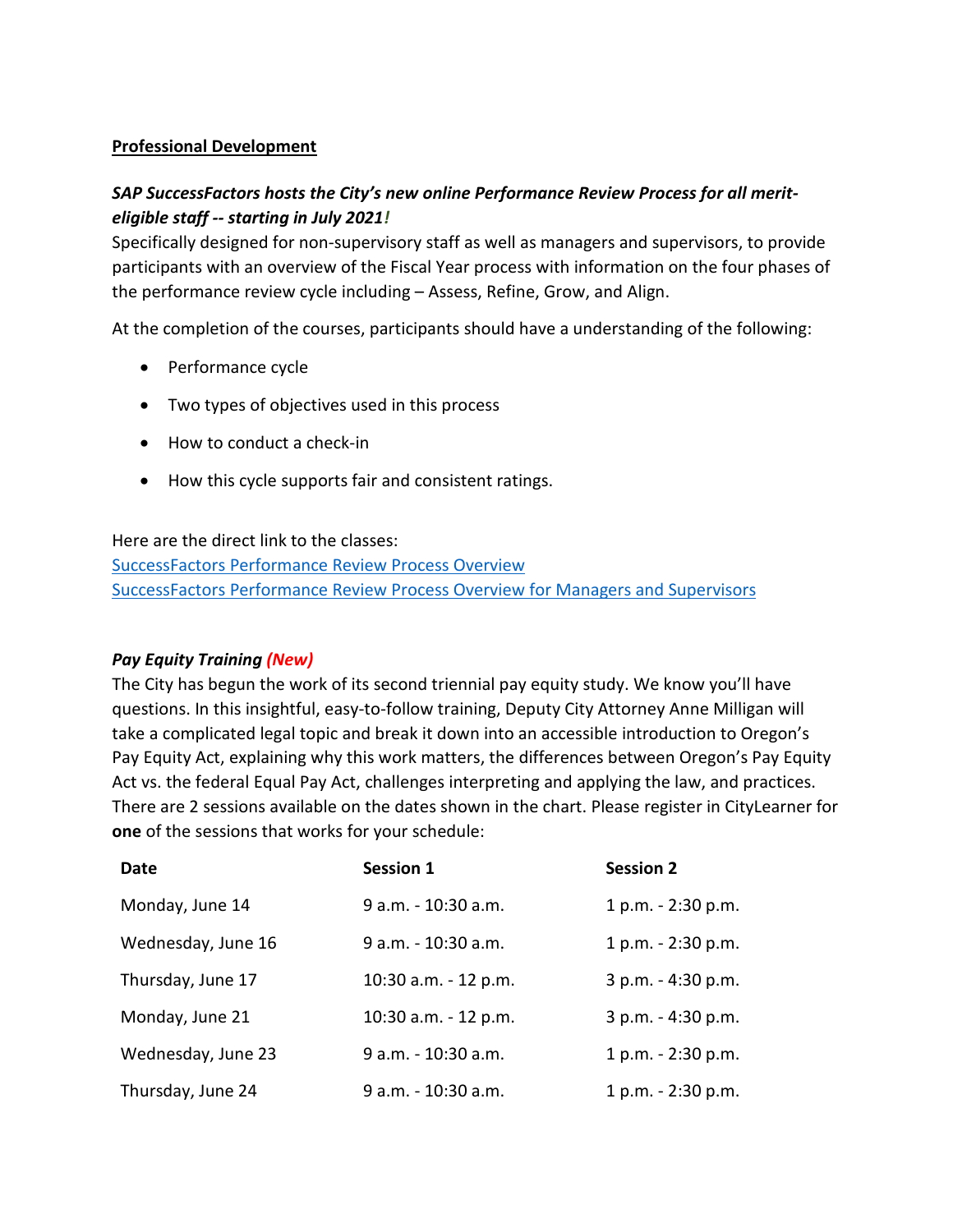# *Facilitation Training: Learn to Lead Reflective Conversations (New)*

Oregon Humanities' facilitation training prepares people to plan and facilitate conversations about vital issues and questions across differences, beliefs, and backgrounds. These conversations help build strong relationships within organizations and among communities. This is a 3-part training with limited seating and the training will focus on both online and inperson facilitation techniques and skills.

Monday, June 21, 10 a.m. - 3:30 p.m. Tuesday, June 22, 10 a.m. - 3:30 p.m. Monday, June 28, 10 a.m. - 12:00 p.m.

# *How to Apply*

Looking for a new job within the City of Portland? Course participants will refresh their knowledge regarding City of Portland's online application process, types of employment, submitting application materials, and interviewing. Wednesday, June 16, 12 p.m. - 1:15 p.m.

# *Cooperative and City Agreements*

This course is intended to familiarize you with how Cooperative Agreements work, how to find one that fits your purchasing needs, and when to use them.

Thursday, June 10, 9 a.m. - 11 a.m.

[Join Microsoft Teams Meeting](https://teams.microsoft.com/l/meetup-join/19%3ameeting_YTUwYjg0ODEtMTZiMS00ZmRlLThjODctZDE5NDdkNzg1ZTdh%40thread.v2/0?context=%7b%22Tid%22%3a%22636d7808-73c9-41a7-97aa-8c4733642141%22%2c%22Oid%22%3a%2286b2ae6e-2fe6-44ca-9974-4b60b2e2cd99%22%7d) [+1 971-323-0035](tel:+1%20971-323-0035,,355477073) Conference ID: 355 477 073

# *Introduction to Procurement*

Learn the fundamentals of public procurement at the City of Portland. This course is recommended before taking other courses in the curriculum. Friday, June 11, 10 a.m. - 12 p.m. [Join Microsoft Teams Meeting](https://teams.microsoft.com/l/meetup-join/19%3ameeting_NzEzMGM0ZDMtY2NlZC00ZmNjLWFlYzctOTA1ZTlmNzE1ZGY4%40thread.v2/0?context=%7b%22Tid%22%3a%22636d7808-73c9-41a7-97aa-8c4733642141%22%2c%22Oid%22%3a%2286b2ae6e-2fe6-44ca-9974-4b60b2e2cd99%22%7d) [+1 971-323-0035](tel:+1%20971-323-0035,,306301558) Conference ID: 306 301 558

To view a complete list of Procurement classes, click - Procurement Trainings

To register, go to [CityLearner](https://www.portlandoregon.gov/bhr/article/446111) (using Internet Explorer or Chrome; a remote access token is not needed), select "Learning," type the course name into the "Find Learning" search field, then click "Go" to locate the course. Register for the date and time that work for your schedule. If you need assistance with CityLearner, please go to [CityLearner Help,](https://www.portlandoregon.gov/bhr/69963) or send an email to [BHR](mailto:hrtraining@portlandoregon.gov)  [Training.](mailto:hrtraining@portlandoregon.gov) Upon successful registration in CityLearner, a Zoom meeting invitation, training instructions, and materials will be sent two to three business days before the class date.

If you have questions about the listed trainings, or any others, please send a message to [hrtraining@portlandoregon.gov.](mailto:hrtraining@portlandoregon.gov)